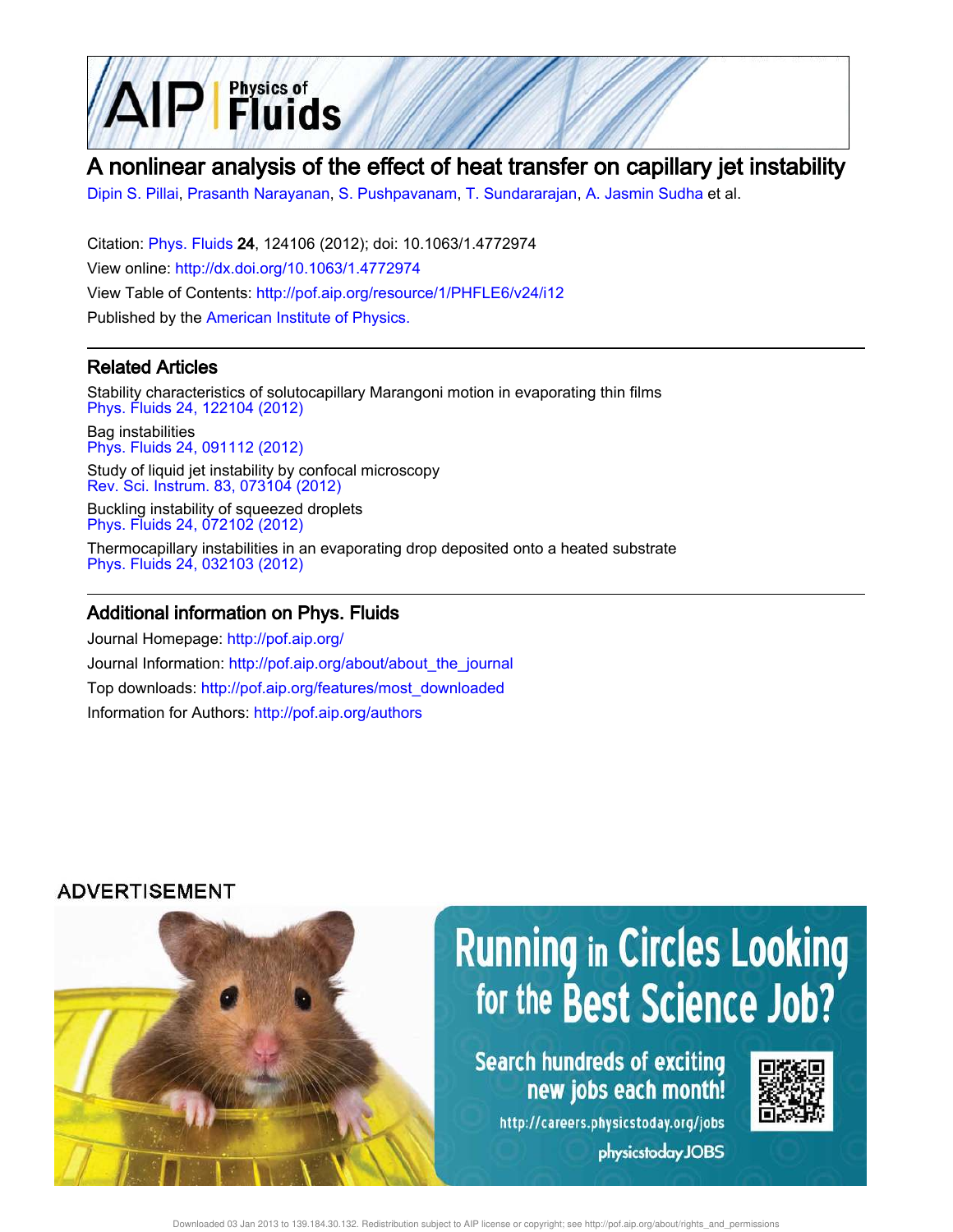

# **A nonlinear analysis of the effect of heat transfer on capillary jet instability**

Dipin S. Pillai,<sup>1</sup> Prasanth Narayanan,<sup>1</sup> S. Pushpavanam,<sup>1</sup> T. Sundararajan,<sup>2</sup> A. Jasmin Sudha,<sup>3</sup> and P. Chellapandi<sup>4</sup>

<sup>1</sup>*Department of Chemical Engineering, Indian Institute of Technology Madras, Chennai 600036, India* <sup>2</sup>*Department of Mechanical Engineering, Indian Institute of Technology Madras, Chennai 600036, India* <sup>3</sup>*Safety Engineering Division, Indira Gandhi Centre for Atomic Research, Kalpakkam 603102, India* <sup>4</sup>*Nuclear and Safety Engineering Group, Indira Gandhi Centre for Atomic Research, Kalpakkam 603102, India*

(Received 1 May 2012; accepted 3 December 2012; published online 28 December 2012)

Breakup of slender liquid jets under isothermal conditions has been studied extensively. In this work, we investigate the breakup of a viscous jet emanating from an orifice in the presence of convective heat transfer. We study the case where heat is transferred from the jet to the ambient fluid. The temperature varies axially and both viscosity and surface tension are taken to be temperature dependent. Marangoni stresses caused by a thermally induced surface tension gradient are included here. A numerical model based on a one-dimensional slender jet approximation of the equations of motion and heat transfer is used. This results in three coupled nonlinear partial differential equations, which are solved using the method of lines. The advantages of using this approximation lie in (i) its computational elegance and (ii) the physical insight that it provides. We compare the model predictions of both spatial and temporal stability analysis with experiments of a jet of molten Woods metal in water. Molten Woods metal emanating from various orifice diameters (1-10 mm) into water under the action of gravity is analysed for drop sizes and these are compared with the numerical predictions. The presence of heat transfer is found to shorten the breakup length of the jet. This is attributed to the increase in surface tension induced by the heat loss from jet to the ambient. It is found that including the effect of temperature dependence of viscosity and surface tension, however, does not affect the drop size. A critical dimensionless number ( $\Pi_1 \sim 10$ ) is found to exist beyond which the breakup is dominated by Marangoni stresses. Below this critical number, the jet breaks up due to the combined effects of the capillary force and the Marangoni stresses. It is shown that including the effect of gravity is necessary to predict the drop size accurately. The results of this work have implications in evaluating safety strategies in the event of a core disruptive accident in a nuclear reactor. A wider application of this analysis is in improving the efficiency of thermally modulated inkjet printing. © 2012 American *Institute of Physics*. [http://dx.doi.org/10.1063/1.4772974]

#### **I. INTRODUCTION**

Breakup of a cylindrical liquid jet into small spherical drops is attributed to hydrodynamic instabilities driven by surface tension.<sup>1</sup> It was theoretically studied in this framework for the first time by Lord Rayleigh.<sup>2</sup> He analysed the temporal instability of the cylindrical base state of a stationary fluid and established that only axisymmetric disturbances with wavelengths larger than the undisturbed jet circumference grow in time. The maximum in the growth rate was found to occur at a wavenumber of  $0.696/R_0$ , where  $R_0$  is the radius of the unperturbed stationary jet. The temporal

1070-6631/2012/24(12)/124106/17/\$30.00 **24**, 124106-1 -

<sup>C</sup> 2012 American Institute of Physics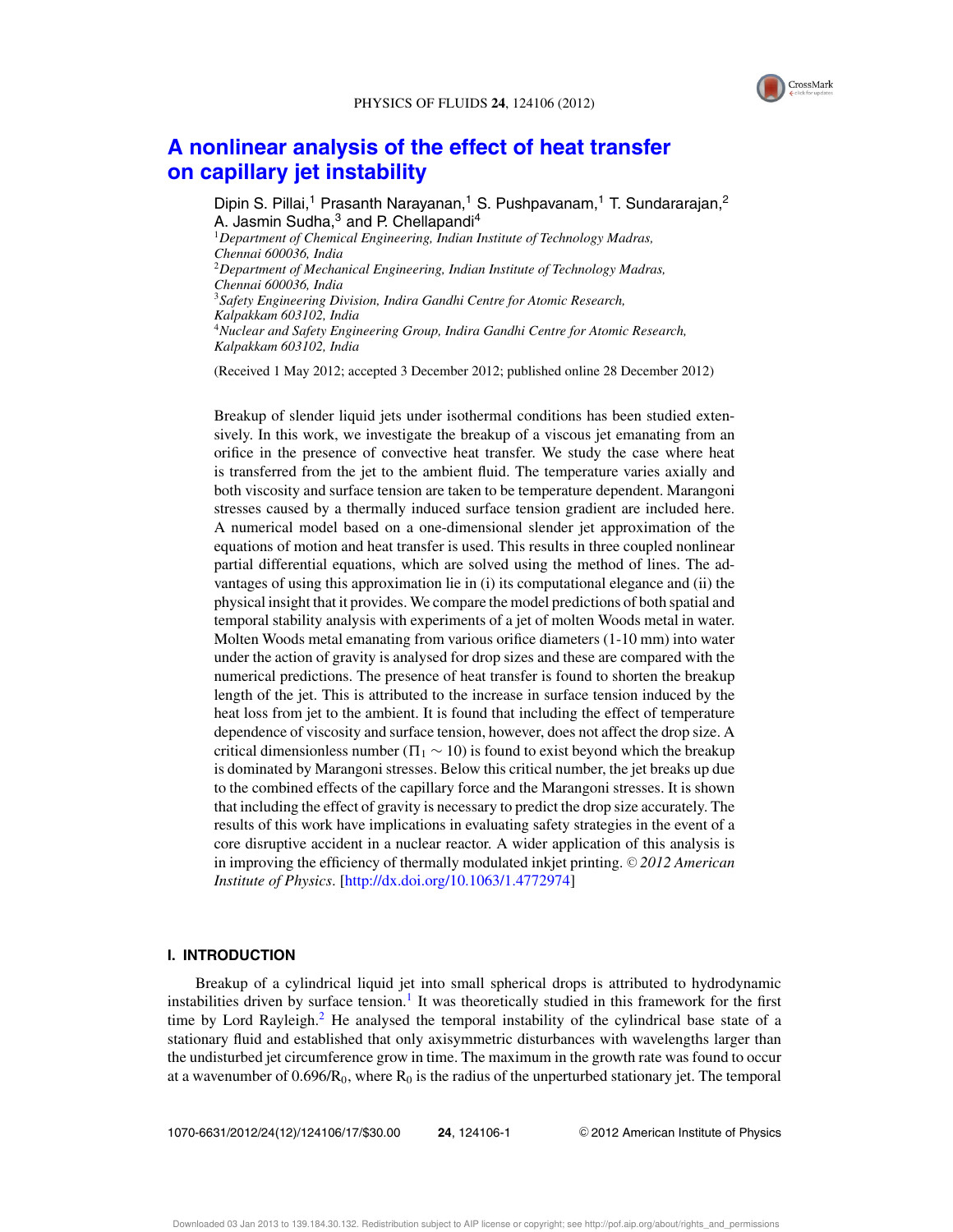analysis of Rayleigh was extended to include the effects of viscosity by Weber<sup>3</sup> and Chandrasekhar.<sup>4</sup> Viscosity was found to have a dampening effect and lowered the growth rates. It was found that the fastest growing mode shifted to longer wavelengths thereby increasing the drop size. Tomotika<sup>5</sup> studied the temporal stability of a viscous fluid cylinder in another viscous medium. He confined his analysis to the limiting case of negligible inertia of both fluids and obtained a dispersion relation for fluids with different viscosity ratios. Meister and Scheele<sup>6</sup> presented the various limiting cases of Tomotika's analysis and also came up with numerical solutions to the generalised equation developed by Tomotika. Keller *et al.*<sup>7</sup> observed that these theories were based on the assumption that the disturbances are temporally growing, while the perturbations actually grow in space in the direction of flow. In particular, they pointed out that the disturbance near the orifice never grew in time. They extended Rayleigh's analysis for spatially growing disturbances and found that Rayleigh's results are relevant only for the case of high Weber numbers (We). For low We (below a critical We) they found a new mode of faster growing disturbances of much larger wavelengths than those associated with the Rayleigh mode. This mode was related to an absolute instability by Leib and Goldstein. $8$  A generalized spatiotemporal analysis is needed to predict absolute instabilities. Absolute instabilities have never been observed in the presence of gravity.<sup>9</sup> They have been reported only in microgravity<sup>10</sup> or in horizontal flows.<sup>9</sup> The focus of this work is therefore only on convective instabilities, as we study vertical jets.

In this study, we use the slender jet approximation of governing equations.<sup>1</sup> Eggers and Dupont<sup>11</sup> used this to study dripping from a faucet. Furlani *et al.*<sup>12</sup> used these equations to study temporal stability in the presence of surface tension gradients and predicted the breakup of microjets. They incorporated thermal modulation of the jet by directly varying surface tension without solving the energy equation. Cheong *et al.*<sup>13</sup> used the slender jet equations to study the effect of gravity on the breakup of jet. All the above analysis were carried out for isothermal jets. Furlani *et al.*14–16 have used the slender jet analysis to study the effect of thermal modulation on jet breakup with applications in inkjet printing. However, they have not extensively discussed the effects of convective heat transfer (from the jet to the ambient) on jet breakup. In this paper, we study the effect of heat transfer on the breakup of a jet. The effect of thermally induced variation in surface tension and viscosity is considered by solving the slender jet form of the energy equation. This investigation assumes significance in the event of a core-disruptive accident (CDA) in a nuclear reactor. The breakup of jet of molten nuclear core (called corium) in the coolant during a severe accident is expected to be different from what has been studied under isothermal conditions. The corium loses heat along its axial length as it moves, causing axial gradients in surface tension and viscosity. To the best of our knowledge, no study on jet breakup has been reported which takes into consideration the effect of both surface tension and viscosity variation along the axial length of the jet, induced by convective heat transfer.

In the event of a CDA in a fast breeder reactor (FBR), it is envisaged that jets of molten corium while losing heat to the coolant will break up into droplets as they move down in the coolant due to interfacial instabilities.<sup>17</sup> The study of the interactions of a molten nuclear fuel with the coolant inside a nuclear reactor is called molten fuel coolant interaction (MFCI). Several MFCI experiments with molten fuel in sodium have been reported in literature. However, a convenient and safe way to study MFCI is to study the fuel-coolant interactions with simulant materials. There are several studies analysing Woods metal-water interaction as a suitable simulant system for a MFCI in a FBR.17–21 Bang *et al.*<sup>20</sup> reported that the breakup of a pressure-driven jet of Woods metal in water is governed by Kelvin-Helmholtz instability. They attributed this to the sufficiently high relative velocity between the jet and the ambient fluid. However, in a freely falling jet under the influence of gravity the relative velocities between the fluids are low. Here, the Rayleigh-plateau instability drives the jet breakup.

The primary objective of any containment strategy in a CDA is to ensure that the resultant debris is fine enough to completely solidify at the reactor bottom. This happens when the growth rates of hydrodynamic instabilities (that breakup the jet) are higher than the solidification rate. The present study aims at studying MFCI as a simplified case of jet breakup due to hydrodynamic instabilities in the presence of heat transfer. In this work, we restrict our focus on the breakup of jet wherein the growth rate of instabilities is higher than the rate of solidification.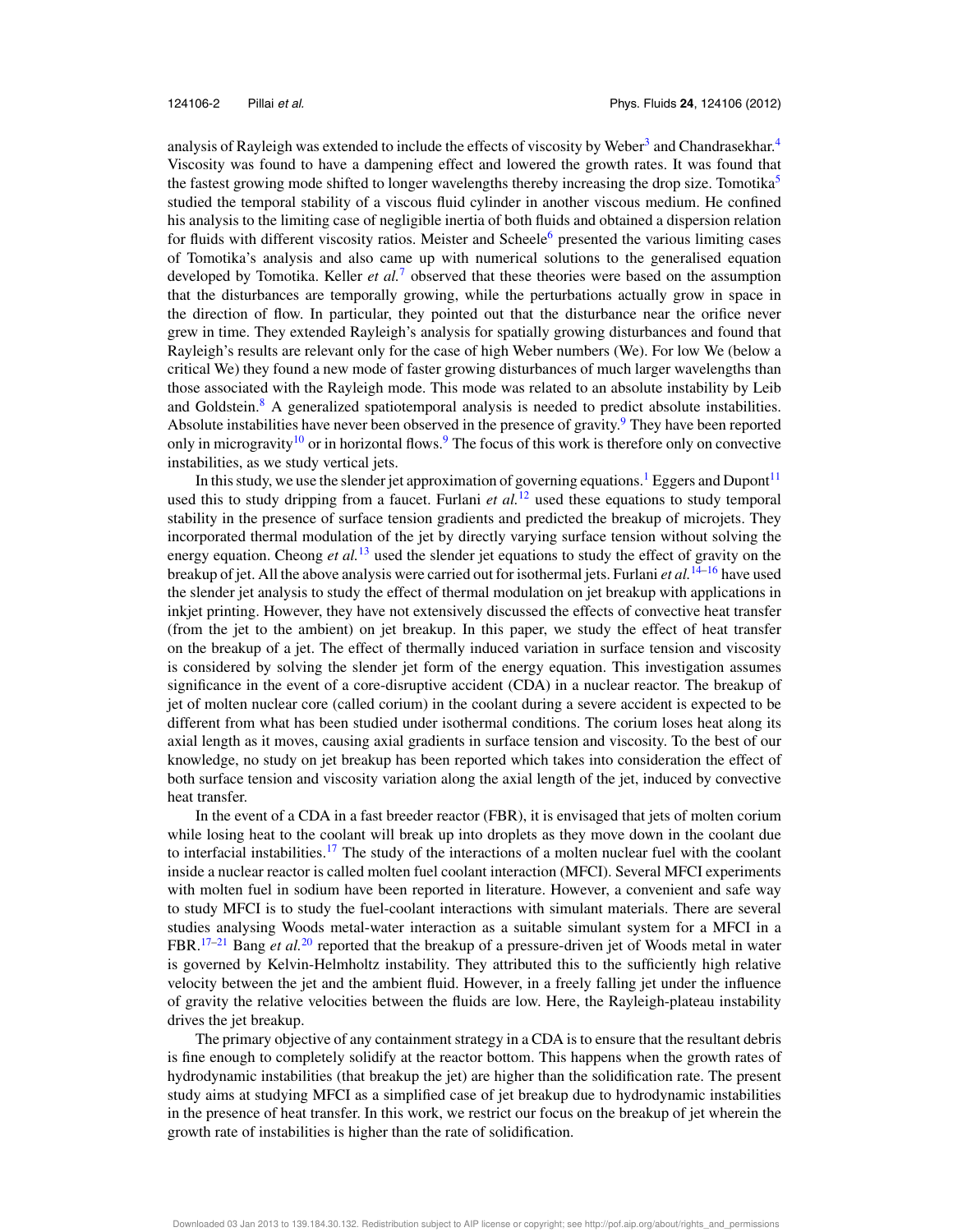In Sec. II, we derive the governing equations (conservation of mass, momentum, and energy) using the slender jet approximation. In Sec. III, details of the various simulations performed are described. In Sec. IV, we describe the experimental setup and procedure. Section V discusses the results and Sec. VI presents the conclusions of our study.

#### **II. THEORETICAL ANALYSIS**

In this section, we discuss the equations of motion and energy and the boundary conditions governing the breakup of an axisymmetric viscous jet of an incompressible Newtonian fluid with density  $\rho$ , surface tension  $\sigma$ , viscosity  $\mu$ , temperature T, thermal conductivity  $k_t$ , heat capacity  $C_p$  in an immiscible inviscid fluid maintained at a lower temperature  $T_c$  (Fig. 1). We take into account the effect of gravity and Marangoni stresses by allowing the surface tension to vary with temperature. Effect of variations in viscosity with temperature is also taken into account. This can be important when the jet undergoes solidification due to heat transfer to the ambient. Since the fluids are immiscible, no mass transfer across the interface occurs. As the jet is taken to be axisymmetric, we neglect any variations in the azimuthal direction. We take z as the axial and r as the radial direction.

#### **A. Governing equations**

The equation of continuity or mass conservation is given by

$$
\frac{1}{r}\frac{\partial}{\partial r}(ru_r) + \frac{\partial u_z}{\partial z} = 0.
$$
 (1)

Subscripts r and z refer to the radial and axial components, respectively. The equations of motion of a fluid with variable viscosity are given by the modified Navier-Stokes equation

$$
\frac{\partial u_z}{\partial t} + u_r \frac{\partial u_z}{\partial r} + u_z \frac{\partial u_z}{\partial z}
$$
\n
$$
= -\frac{1}{\rho} \frac{\partial p}{\partial z} + v \left[ \frac{1}{r} \frac{\partial}{\partial r} \left( r \frac{\partial u_z}{\partial r} \right) + \frac{\partial^2 u_z}{\partial z^2} \right] + \frac{2}{\rho} \frac{\partial u_z}{\partial z} \frac{\partial \mu}{\partial z} + \frac{1}{\rho} \left( \frac{\partial u_z}{\partial r} + \frac{\partial u_r}{\partial z} \right) \frac{\partial \mu}{\partial r} + g, \quad (2)
$$



FIG. 1. Schematic of a semi-infinite jet emanating from an orifice.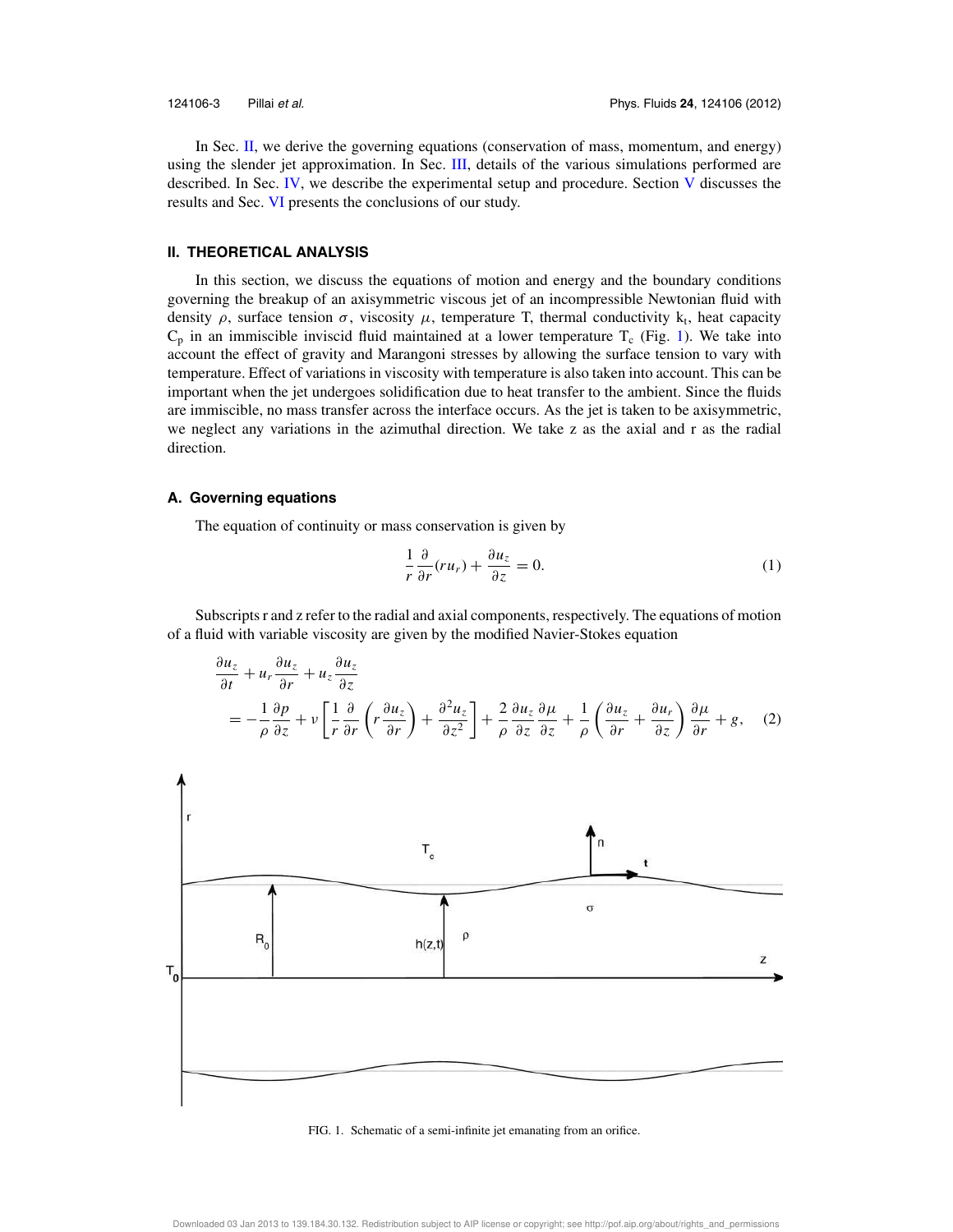124106-4 Pillai et al. Phys. Fluids **24**, 124106 (2012)

$$
\frac{\partial u_r}{\partial t} + u_r \frac{\partial u_r}{\partial r} + u_z \frac{\partial u_r}{\partial z} \n= -\frac{1}{\rho} \frac{\partial p}{\partial r} + v \left[ \frac{\partial}{\partial r} \left( \frac{1}{r} \frac{\partial}{\partial r} (ru_r) \right) + \frac{\partial^2 u_r}{\partial z^2} \right] + \frac{2}{\rho} \frac{\partial u_r}{\partial r} \frac{\partial \mu}{\partial r} + \frac{1}{\rho} \left( \frac{\partial u_z}{\partial r} + \frac{\partial u_r}{\partial z} \right) \frac{\partial \mu}{\partial z}.
$$
\n(3)

Here,  $v = \mu/\rho$  is the kinematic viscosity and g is the acceleration due to gravity. We have assumed the fluid to be incompressible (density is assumed to be independent of temperature) but have retained the viscosity dependence on temperature. The gravity vector is assumed to act along the flow, i.e., z direction.

The energy equation is given by

$$
\frac{\partial T}{\partial t} + u_r \frac{\partial T}{\partial r} + u_z \frac{\partial T}{\partial z} = \frac{k_t}{\rho C_p} \left[ \frac{1}{r} \frac{\partial}{\partial r} \left( r \frac{\partial T}{\partial r} \right) + \frac{\partial^2 T}{\partial z^2} \right].
$$
 (4)

#### **B. Boundary conditions**

Let the position of the jet interface shown in Fig. 1 be described by a surface  $f(r, z, t)$  such that

$$
f(r, z, t) \equiv r - h(z, t) = 0.
$$
 (5)

The kinematic boundary condition is given by

$$
u_r = \frac{\partial h}{\partial t} + u_z \frac{\partial h}{\partial z} \qquad \text{at} \quad r = h. \tag{6}
$$

At the interface, the normal and tangential stress conditions are given by

$$
p + \frac{2\mu}{1 + \left(\frac{\partial h}{\partial z}\right)^2} \left[ \frac{\partial h}{\partial z} \left( \frac{\partial u_r}{\partial z} + \frac{\partial u_z}{\partial r} \right) - \frac{\partial u_z}{\partial z} \left( \frac{\partial h}{\partial z} \right)^2 - \frac{\partial u_r}{\partial r} \right] - p_a
$$
  

$$
= \frac{\sigma}{\sqrt{1 + \left(\frac{\partial h}{\partial z}\right)^2}} \left[ \frac{1}{h} - \frac{\frac{\partial^2 h}{\partial z^2}}{1 + \left(\frac{\partial h}{\partial z}\right)^2} \right],
$$
(7)

$$
\frac{\mu}{1 + \left(\frac{\partial h}{\partial z}\right)^2} \left[ 2 \frac{\partial h}{\partial z} \left( \frac{\partial u_r}{\partial r} - \frac{\partial u_z}{\partial z} \right) + \left( \frac{\partial u_r}{\partial z} + \frac{\partial u_z}{\partial r} \right) \left( 1 - \left( \frac{\partial h}{\partial z} \right)^2 \right) \right] = \frac{\left(\frac{\partial \sigma}{\partial z} + \frac{\partial \sigma}{\partial r} \frac{\partial h}{\partial z}\right)}{\sqrt{1 + \left(\frac{\partial h}{\partial z}\right)^2}} \quad \text{at} \quad r = h.
$$
\n(8)

Here, the ambient fluid is assumed to be inviscid and its pressure, *pa*, is assumed to be uniform.

At the interface, the diffusional rate of heat transfer in the normal direction is equal to the convective rate of heat transfer. If the heat transfer coefficient is given by  $h_{tr}$ , then we get

$$
\frac{-k_t}{\sqrt{1 + \left(\frac{\partial h}{\partial z}\right)^2}} \left(\frac{\partial T}{\partial r} - \frac{\partial h}{\partial z}\frac{\partial T}{\partial z}\right) = h_{tr}(T - T_c) \quad \text{at} \quad r = h. \tag{9}
$$

#### **C. Method of solution**

The governing equations along with the boundary conditions are solved using the slender jet approximation.<sup>11, 12</sup> Here, when the dimensions of the jet are such that its length is much greater than its radius ( $L \gg R_0$ ), the dependent variables velocity, pressure, and temperature anywhere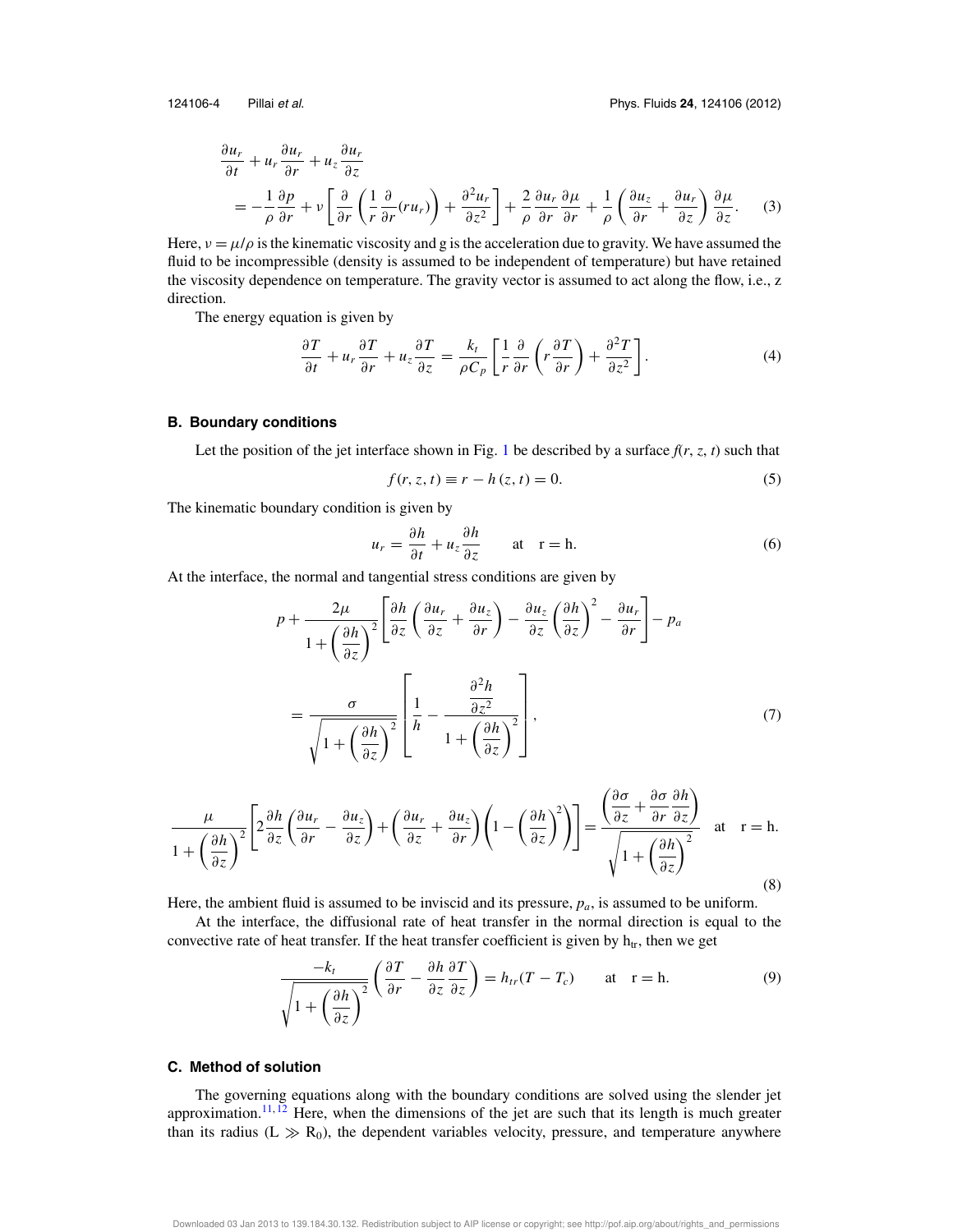along the jet can be written as a series expansion in the radial coordinate. In our simulations, L is 50-100 times  $R_0$ . Woods metal (9383 kg/m<sup>3</sup>) is significantly denser than water (1000 kg/m<sup>3</sup>) and the surface tension of the system is 1 N/m. Our analysis retains the effect of surface tension but assumes the coolant to be inviscid. The characteristic velocity  $(U_c)$  when the inertial and capillary forces are balanced is therefore low compared to the inlet velocity  $(U_0)$ . For a 10 mm orifice, it is found that  $U_c \sim \frac{1}{5}U_0$ . Under these conditions the linearized slender jet approximation provides reliable estimates of breakup times.<sup>15</sup> Thus, the slender jet approximation for this study is justified based on the surface tension and densities of the Woods metal and water system.

The axial velocity component, pressure, and temperature are approximated as power series in the radial direction about the axis of the jet. However, since the variables are symmetric about  $r =$ 0, the first derivative of the variables with respect to r vanishes at  $r = 0$  and we obtain

$$
u_z(r, z, t) = u_0(z, t) + r^2 u_2(z, t) + ..., \np(r, z, t) = p_0(z, t) + r^2 p_2(z, t) + ..., \nT (r, z, t) = T_0(z, t) + r^2 T_2(z, t) + ...
$$
\n(10)

Substituting the above variables in the governing equations (Sec. II A) along with the boundary conditions (Sec. II B), we obtain the slender jet equations as follows:

$$
\frac{\partial u_0}{\partial t} = -u_0 \frac{\partial u_0}{\partial z} - \frac{1}{\rho} \frac{\partial}{\partial z} (\sigma H) + \frac{2}{\rho h} \frac{\partial \sigma}{\partial z} + \frac{3\mu}{\rho h^2} \frac{\partial}{\partial z} \left( h^2 \frac{\partial u_0}{\partial z} \right) + \frac{3}{\rho} \frac{\partial \mu}{\partial z} \frac{\partial u_0}{\partial z} + g, \qquad (11)
$$

$$
\frac{\partial h}{\partial t} = -\left(\frac{h}{2}\frac{\partial u_0}{\partial z} + u_0 \frac{\partial h}{\partial z}\right),\tag{12}
$$

$$
\frac{\partial T_0}{\partial t} = -u_0 \frac{\partial T_0}{\partial z} + \frac{k_t}{\rho C_p} \left[ \frac{2}{h} \frac{\partial T_0}{\partial z} \frac{\partial h}{\partial z} - \frac{2h_{tr}}{k_t h} (T_0 - T_c) + \frac{\partial^2 T_0}{\partial z^2} \right].
$$
\n(13)

An important contribution of this work is the inclusion of the energy balance using the slender jet approximation to study how heat transfer affects the jet breakup. Effect of this convective heat transfer on the breakup dynamics (breakup times, lengths, and drop diameters) has not been reported in literature to the best of our knowledge.

We now describe the solution methodology based on the method of lines to solve for  $u_0$ , h, and  $T_0$  given by Eqs. (11), (12), and (13).

#### **D. Numerical procedure**

The slender jet equations [Eqs.  $(11)$ ,  $(12)$ , and  $(13)$ ] are simultaneously solved using the method of lines.<sup>12</sup> A uniform staggered grid is used along the axial length of the jet and the spatial derivatives are discretized using a central difference on these nodes. The partial differential equations of  $u_0$ ,  $T<sub>0</sub>$ , and h are thus converted into ordinary differential equations in time at each node. The ordinary differential equations for each of the nodal variables are solved in MATLAB2011a using the ode23t solver. The number of h nodes used for each of the simulations is 1200. It was verified that this number of nodes ensured grid independence. An increase in the number of nodes even up to 7000 changed the results only by 0.02%. The simulation was stopped when the interface position (h) reached 0.05 times the initial unperturbed radius. This was taken to be indicative of the jet breakup. All simulations are carried out for a range of orifice diameters, viz., 1, 2, 3, 5, 7, and 10 mm.

# **III. STABILITY ANALYSIS**

In this work, we study the breakup of a vertical jet falling under gravity with heat being lost from jet to the ambient. Absolute instabilities have never been observed in jets in the presence of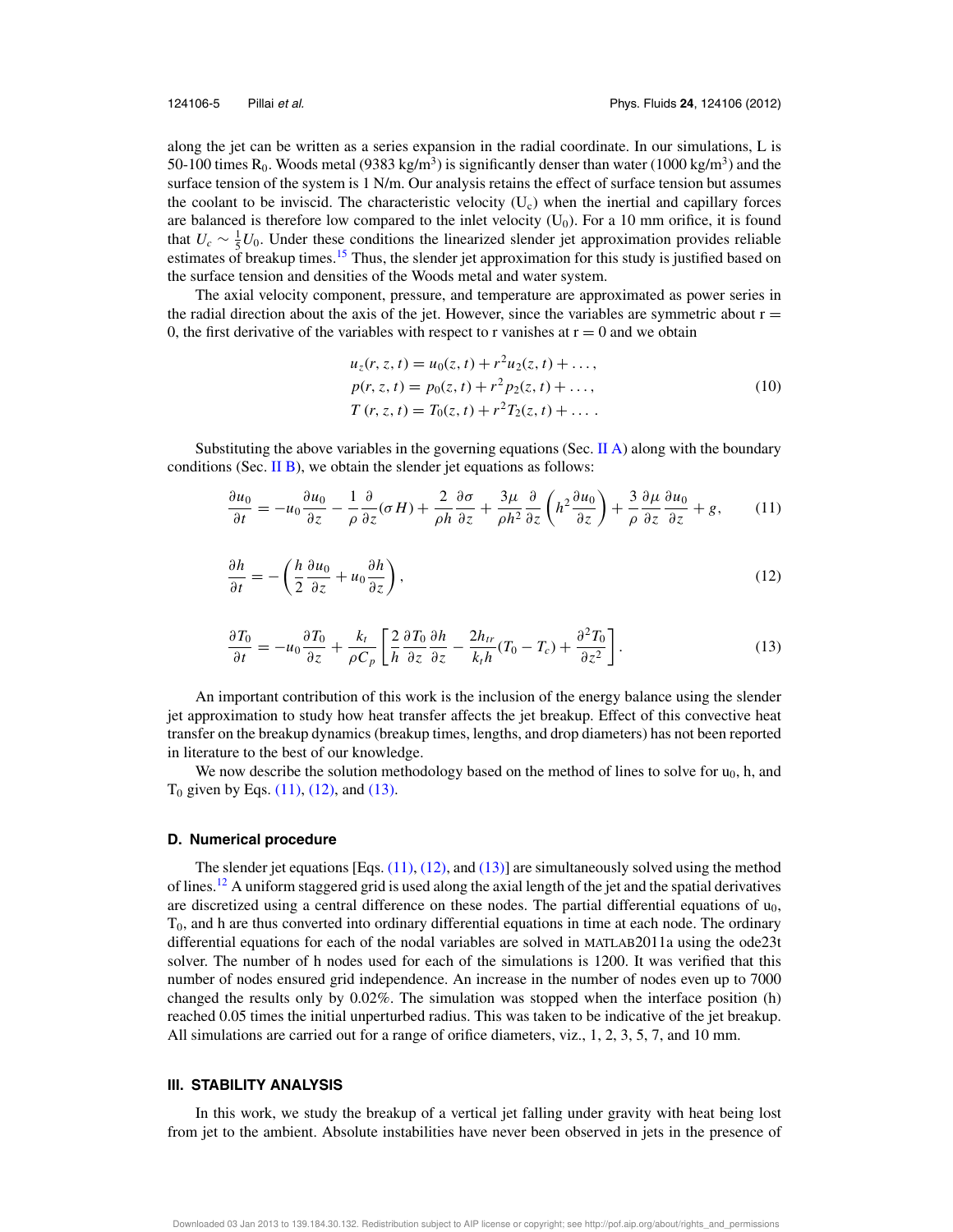gravity. $9$  Hence, the focus of this work is only on convective instabilities. To understand this, the nonlinear slender jet equations (Eqs.  $(11)$ ,  $(12)$ , and  $(13)$ ) are directly simulated. To understand the effect of heat transfer on jet breakup we compare the behaviour of isothermal and non-isothermal systems. While investigating the effect of heat transfer, however, we neglect gravity to solely focus on the effect of heat transfer on the dynamics of jet breakup. To analyse the effect of gravity on jet breakup we focus on isothermal jets. The effect of heat transfer on horizontal jets and gravity on isothermal jets helps us understand how various parameters critically affect the dynamics of jet breakup.

#### **A. Isothermal temporal analysis—Horizontal jet**

In temporal analysis, a sinusoidal perturbation is imposed on the interface throughout the length of the jet as an initial condition. The evolution of perturbation with time is followed to determine the breakup dynamics of the jet into drops. Since our interest is in the temporal evolution of a spatially periodic perturbation, we focus on the evolution of the perturbation for only one wavelength. The velocity of the jet is maintained zero initially in this domain. It is important to note that in isothermal simulations, we do not solve for temperature given by Eq.  $(13)$ . Thus, we solve for h and  $u_0$ , with the initial conditions

$$
h(z, 0) = R_0 \left[ 1 + \varepsilon \cos \left( \frac{k z}{R_0} \right) \right], \qquad u_0(z, 0) = 0,
$$
 (14)

where  $\varepsilon$  is 0.05 and k is the wavenumber of perturbation.  $R_0$  is the radius of the orifice.

The length of the computational domain, L, that is solved for is one wavelength of perturbation since the profile is periodic along the length of the jet. The periodic boundary conditions imposed on the boundaries of the computational domain are

$$
h(0, t) = h(L, t), \t u_0(0, t) = u_0(L, t),
$$
  
\n
$$
\frac{\partial h}{\partial z}(0, t) = \frac{\partial h}{\partial z}(L, t), \t \frac{\partial u_0}{\partial z}(0, t) = \frac{\partial u_0}{\partial z}(L, t),
$$
  
\n
$$
\frac{\partial^2 h}{\partial z^2}(0, t) = \frac{\partial^2 h}{\partial z^2}(L, t).
$$
\n(15)

# **B. Isothermal spatial analysis—Horizontal jet**

In spatial analysis, a sinusoidal perturbation with time is imposed on the velocity at the inlet. The perturbation is carried downstream along with the jet. It grows spatially and eventually breaks the jet into drops. Thus, our initial conditions are

$$
h(z, 0) = R_0, \qquad u_0(z, 0) = U_0,
$$
\n(16)

where  $U_0$  is the velocity of the jet at the inlet (0.5 m/s). The velocity of jet was obtained from the ratio of the average volumetric flow of Woods metal to the area of cross section of the orifice.The boundary conditions are

$$
h(0, t) = R_0, \t u_0(0, t) = U_0 \left[ 1 + \varepsilon \sin\left(\frac{\omega U_0 t}{R_0}\right) \right],
$$
  
\n
$$
\frac{\partial h}{\partial z}(L, t) = 0, \t \frac{\partial u_0}{\partial z}(L, t) = 0,
$$
  
\n
$$
\frac{\partial^2 h}{\partial z^2}(L, t) = 0,
$$
\n(17)

where  $\omega$  is the frequency of oscillation of perturbation and  $\epsilon$  is chosen as 0.05. The length of the computational domain, L, used for all simulations in spatial analysis is  $50$  times  $R_0$ , unless specified otherwise. Several earlier works have numerically analysed the breakup of isothermal jets using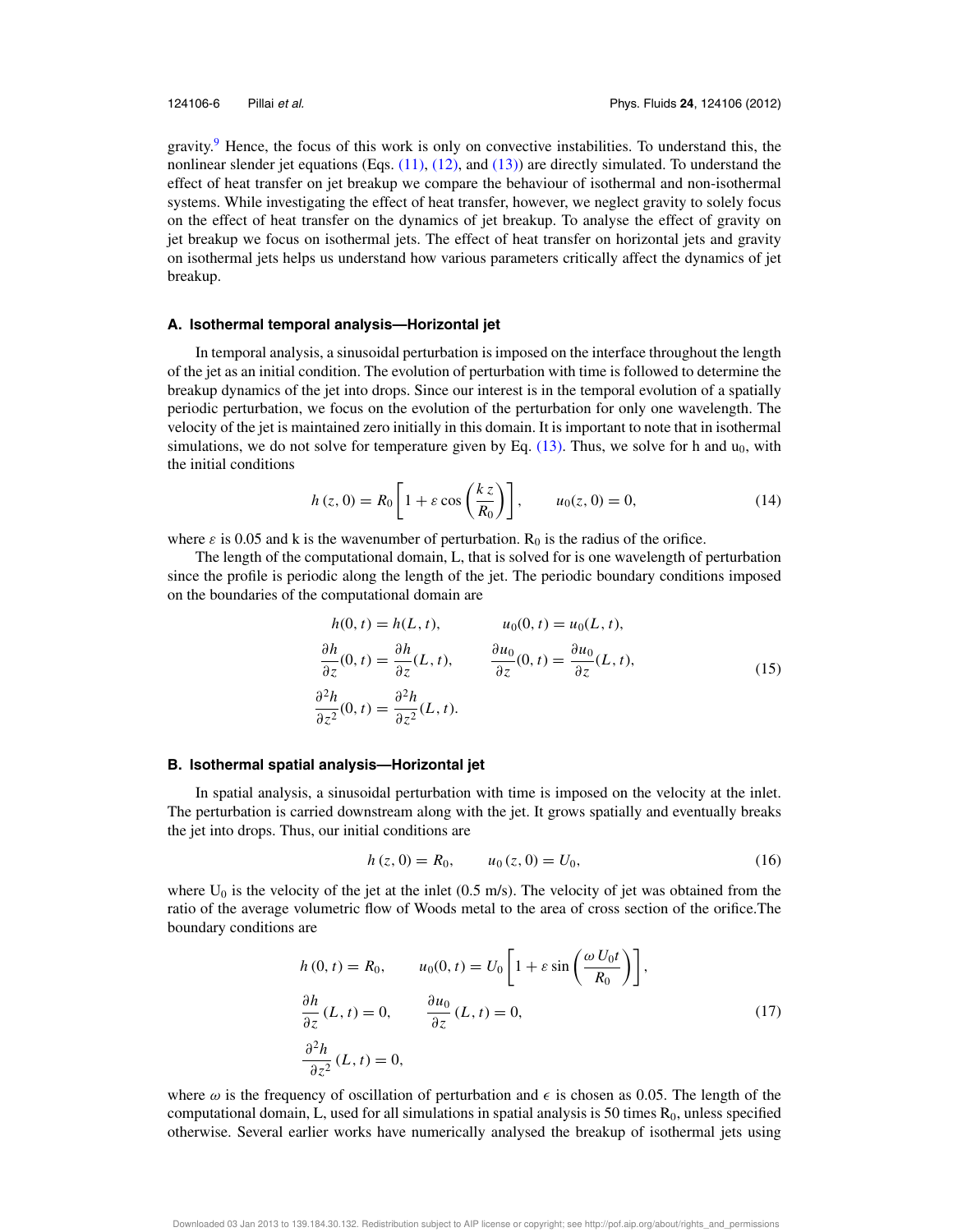temporal and spatial analysis. The breakup times predicted by our model agree with those reported in the literature.<sup>12</sup>

#### **C. Isothermal spatial analysis with gravity**

When the jet moves vertically downward, gravity accelerates the jet. This causes a thinning of the jet along its axial length. This can result in lower drop sizes at breakup since the thinning can be viewed equivalent to a jet emanating from a reduced orifice diameter. The initial jet profile is assumed to be a thinning cylinder due to gravitational acceleration and is given  $as<sup>13</sup>$ 

$$
h(z,0) = R_0 \left( 1 + \frac{2gz}{U_0^2} \right)^{-1/4}, \qquad u_0(z,0) = U_0 \left( 1 + \frac{2gz}{U_0^2} \right)^{1/2}.
$$
 (18)

Here a spatial stability analysis is carried out using the boundary conditions described in Sec. III B. It was observed that for larger orifice diameters, the breakup length was more than 50 times  $R_0$ and therefore the simulations did not show breakup when the length of the computational domain (L) was retained at its default value of 50 times  $R_0$ . Hence, these simulations are run with higher L values. For simulations of orifice diameters 5 mm and larger, L is fixed at 100 times  $R_0$ .

#### **D. Non-isothermal spatial analysis—Horizontal jet**

In the non-isothermal spatial analysis, we include the effect of heat transfer between the jet and the ambient fluid. The jet leaves the orifice at a temperature  $T_{in}$  (373 K, which is the inlet temperature of Woods metal in experiments) and the ambient fluid is maintained at a constant lower temperature  $T_c$  (308 K). In non-isothermal simulations, we solve the additional equation for temperature  $T_0$ [Eq. (13)] along with h and  $u_0$ .

#### **1. Temperature dependent surface tension**

Heat transfer from the jet to the ambient fluid induces an axial variation of temperature. This causes the surface tension to vary along the surface and thus affects the jet breakup dynamics. Since, the breakup of jet is governed primarily by the capillary effect of surface tension, the variation in surface tension with temperature can have a significant effect on the breakup dynamics. We take surface tension to be a linear function of temperature,

$$
\sigma = \sigma_0 - \beta (T - T_{ref}), \qquad (19)
$$

where  $\sigma_0 = 1$  N/m is the surface tension at T<sub>ref</sub>, 373 K, and  $\beta = 0.01$  N/mK. The value of  $\beta$  for Woods metal is not known. Its value of  $\beta$  is assumed to be of the same order of magnitude as that of molten lead since it forms a major constituent of Woods metal. The temperature dependence of surface tension for lead has been experimentally determined by Passerone *et al.*<sup>22</sup> and  $\beta$  is chosen to have the same order of magnitude.

The initial conditions and boundary conditions for  $u_0$  and h remain the same as described in Sec. III B. The initial condition for  $T_0$  is

$$
T_0(z,0) = T_{in} \tag{20}
$$

and the boundary conditions for  $T_0$  are

$$
T_0(0, t) = T_{in}, \qquad \frac{\partial T_0}{\partial z}(L, t) = 0.
$$
 (21)

The heat transfer coefficient given by Dittus-Boelter's correlation<sup>23</sup> is used in the analysis. The correlation is valid for fully turbulent flows. This correlation is used since Reynolds numbers are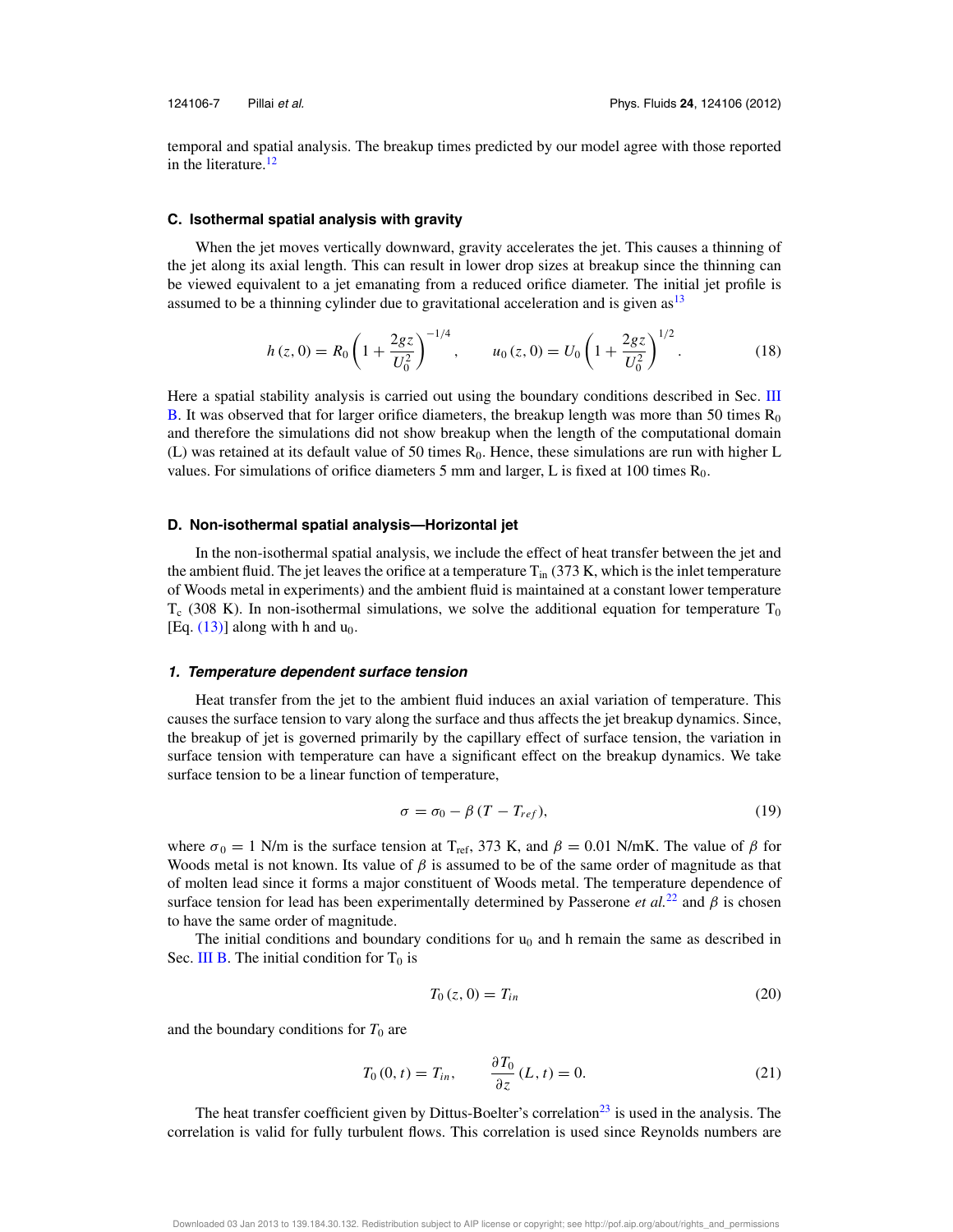very high for all the diameters. It varies between 1500 for 1 mm orifice diameter and 15 000 for 10 mm orifice diameter,

$$
Nu_D = 0.023 \text{Re}^{0.8} \text{Pr}^{0.3} \,. \tag{22}
$$

Here, Re is the Reynolds number, Pr is the Prandtl number, and  $Nu<sub>D</sub>$  is the Nusselt number defined as

$$
Nu_D = h_{tr} D/k_t, \qquad \text{Re} = \rho U_0 D/\mu, \qquad \text{Pr} = \mu C_p/k_t,
$$
 (23)

where  $h_{tr}$  is the heat transfer coefficient, D is the unperturbed diameter of the jet, and  $k_t$  is the thermal conductivity of the jet. The heat transfer coefficient  $(h_{tr})$  that appears in Eq. (13) is determined based on the Nusselt number obtained from Eq. (22).

#### **2. Temperature dependent surface tension and viscosity**

Since solidification takes place along with heat transfer, the variation of viscosity with temperature is expected to play an important role in determining the breakup behaviour. This is incorporated additionally by taking viscosity also to be a linear function of temperature as given by<sup>24</sup>

$$
\mu = \mu_0 - \alpha (T - T_{ref}),\tag{24}
$$

where  $\mu_0 = 0.0032 \text{ Ns/m}^2$ ,  $\alpha = 1.03 \times 10^{-5} \text{ Ns/m}^2 \text{K}$ , and  $T_{ref} = 353 \text{ K}$ .

#### **IV. EXPERIMENTAL ANALYSIS**

The experimental apparatus consists of a furnace, a borosilicate glass funnel with a stand, and a cylindrical water tank made of Perspex. The diameter and the height of the tank are 240 mm and 600 mm, respectively. A schematic of the apparatus is shown in Fig. 2. The cylindrical perspex tank was filled with water up to a height of 550 mm while performing the experiments. Woods metal (50% Bi, 26.7% Pb, 13.3% Sn, 10% Cd by weight) in water has been used as a representative system to predict fuel coolant interactions in FBR.<sup>17-21</sup> Properties of Woods metal are listed in Table I. About 550 g of Wood's metal (from Saru Smelting Ltd, Meerut, India) was heated to a temperature of 100 ◦C in a furnace. A funnel made of borosilicate glass was used to pour the molten Woods metal into the cylindrical tank. The mouth of the funnel was 1 cm below the water surface. Funnels of diameters 1 mm, 2 mm, 3 mm, 5 mm, 7 mm, and 10 mm were obtained from Logu Scientific Suppliers, Chennai, India. The funnels were also preheated to prevent any solidification and clogging of the funnel orifice. The coolant water was kept at room temperature. A high speed camera (X-PRI model, AOS Technologies) was used to capture the jet breakup at 1000 fps and the lighting was provided by two 80 W light emitting diode lamps (from Smart Energy Trade, Chennai, India). An iron stand was used to hold the funnel in place while pouring the Woods metal.



FIG. 2. Experimental setup for Wood's metal in water.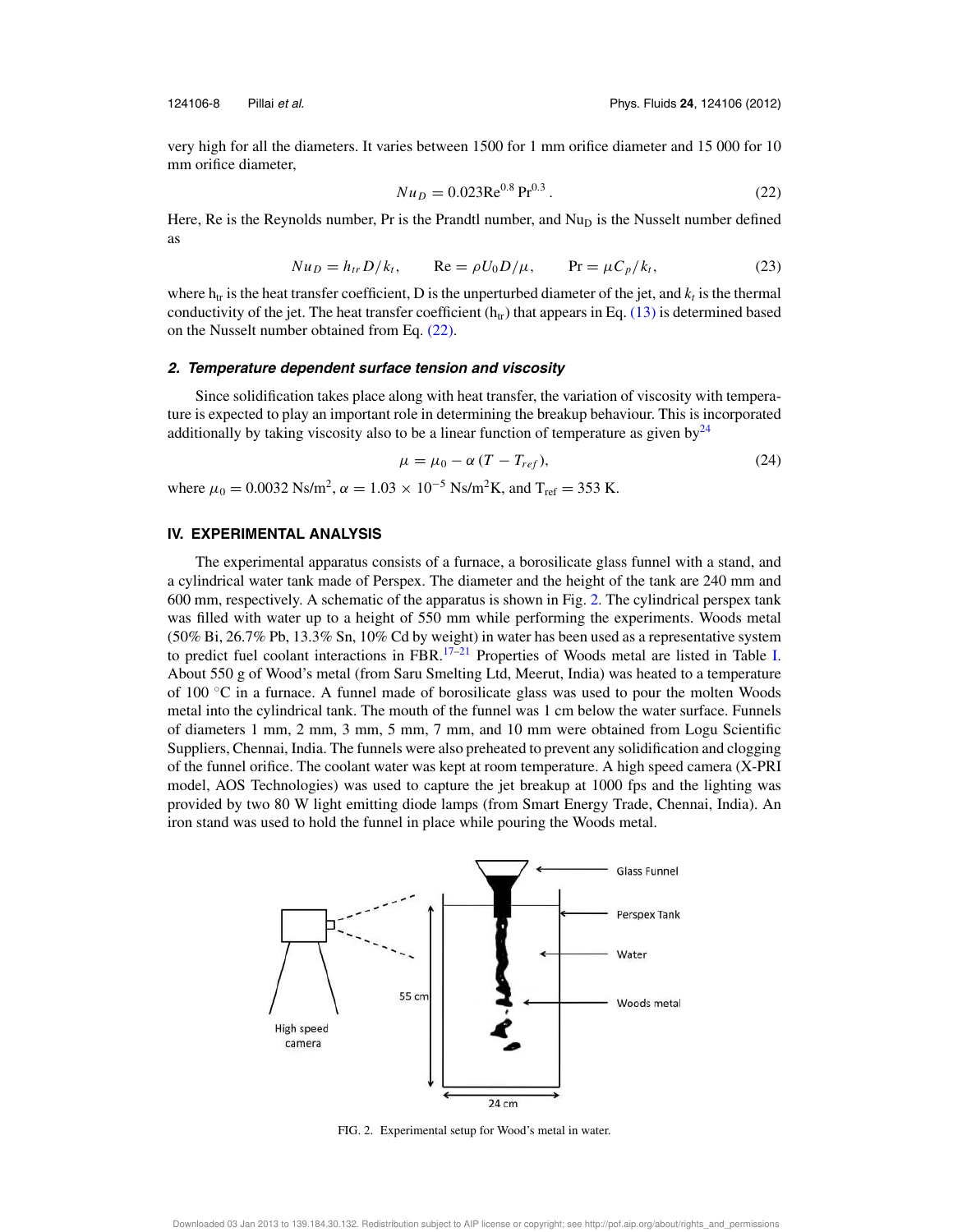| Parameters           | Values                               |
|----------------------|--------------------------------------|
| Melting temperature  | $70^{\circ}$ C                       |
| Density              | 9383 kg/m <sup>3</sup>               |
| Specific heat        | 168 J/kg K                           |
| Thermal conductivity | 18.8 W/m K                           |
| Kinematic viscosity  | $2 \times 10^{-7}$ m <sup>2</sup> /s |
| Surface tension      | $1$ N/m                              |

TABLE I. Properties of Woods metal (taken from Bang *et al.*20).

The molten metal flowed under the influence of gravity as a jet. The jet broke up and solidified to form debris. The debris was collected and dried before measuring the particle size distribution to determine the mass median diameter (MMD). Sieves (from A-1 Sieves and Screens, Chennai, India) with openings varying between 0.7 mm and 11 mm were used to determine the MMD. Experiments were repeated thrice for each orifice diameter to ensure repeatability.

#### **V. RESULTS**

The results from the experiments and the simulations are discussed in this section.

#### **A. Experimental**

The experiments were carried out using funnels with orifice diameters varying from 1 mm to 10 mm. It was found that for low orifice diameters, the debris were almost spherical in shape and of uniform size. They became irregular for larger orifice diameters. The debris collected for 1 mm and 5 mm orifice diameters are shown in Fig. 3. The irregularity in shape of the debris is attributed to the higher Weber numbers which prevail for larger orifice diameters. Here the inertial forces dominate over the capillary force, deforming the spherical interface.

The particle size distribution for different orifice diameters is shown in Fig. 4. For each of the orifice diameters, sieves with openings between 0.7 mm and 11 mm were used to obtain the particle size distribution. It was found that lower orifice diameters showed a narrower particle size distribution as compared to larger diameters (Fig.  $4(a)$ ). The spread in the particle size distribution for larger orifice diameters can be attributed to the experimentally observed secondary breakup of the drops. The distributions were used to determine the MMD.



FIG. 3. Debris particles: (a) Spherical shape for 1 mm orifice diameter; (b) irregular shape for 5 mm orifice diameter.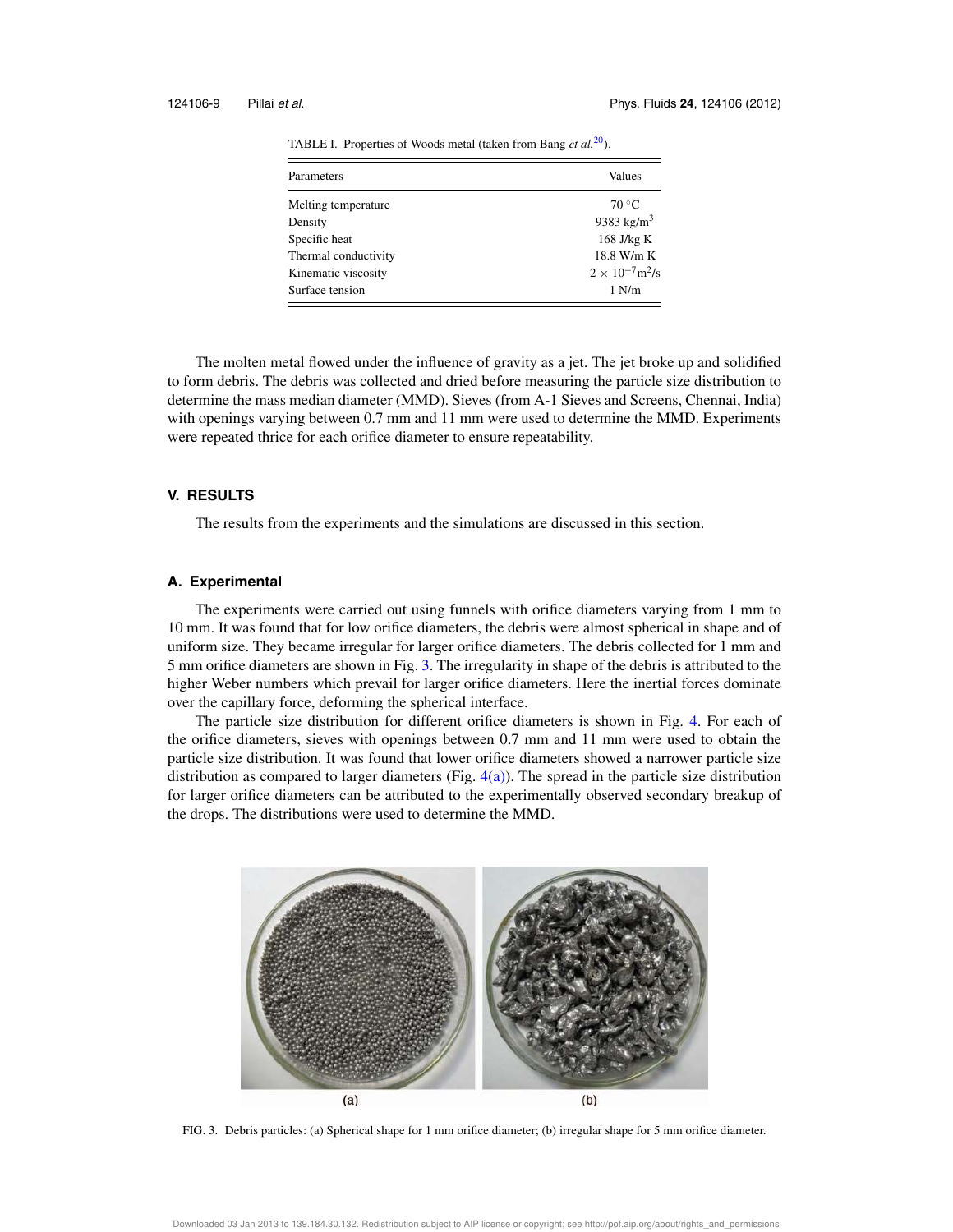

FIG. 4. (a) Particle size distributions for orifice diameters 1, 2, and 3 mm; (b) particle size distributions for orifice diameters 5, 7, and 10 mm.

The MMD obtained experimentally for different orifice diameters is shown in Fig. 5. It was observed that the experimentally obtained debris size (MMD) showed saturation as the orifice diameter increased. This can be explained based on (i) the thinning effect of gravity and (ii) the experimentally seen secondary breakup of the droplets. Small orifice diameters result in small primary drops that are held intact by surface tension. However, for larger orifice diameters, larger primary drops are formed, which are broken further into smaller drops due to the shearing effect of the ambient fluid as they travel down.

#### **B. Isothermal temporal analysis—Horizontal jet**

The simulations for temporal analysis were run for a range of wavelengths (k was varied from 0.05 to 1.5) and the critical wavelength (that which minimizes the breakup time) was determined as  $k = 0.75$ . It is expected that this critical wavelength would be the one that is seen experimentally as it grows the fastest among the naturally occurring disturbance frequencies.<sup>1</sup> Therefore, the results corresponding to this critical wavelength were used to determine the breakup characteristics. It was observed that the critical wavelength that minimizes the breakup time was independent of the orifice diameter. The interface profile at the time of pinch-off as predicted by a temporal stability analysis of Woods metal through a 1 mm diameter orifice is shown in Fig. 6.



FIG. 5. Comparison of isothermal theoretical predictions of droplet diameter with the experimentally obtained mass median diameter for various orifice diameters.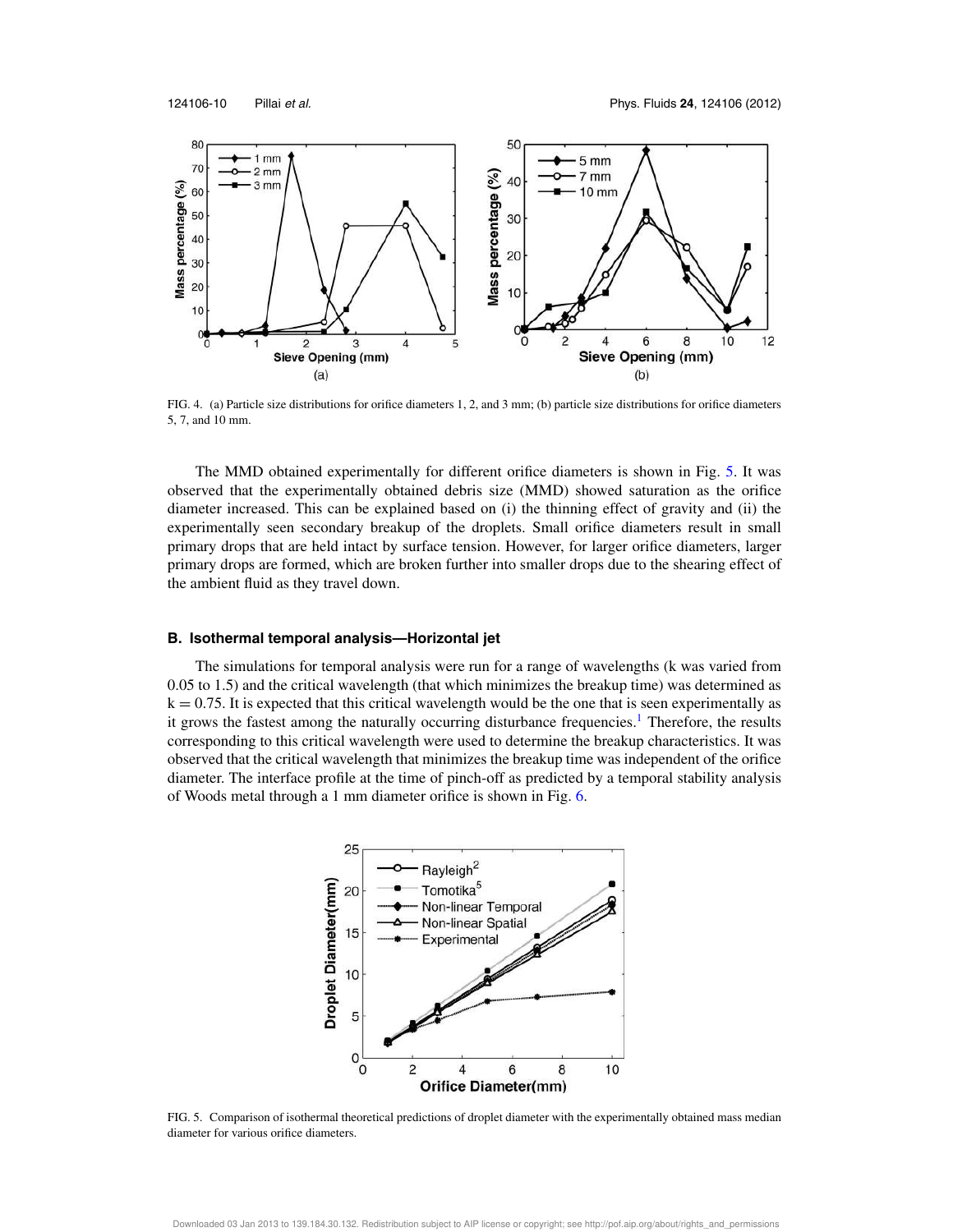

FIG. 6. Interface profile at the time of pinch-off (temporal analysis, 1 mm diameter).

The droplet volume was calculated using the disk integration method. The jet was treated as an effective cylindrical slug with a varying cross section. The volume between the limits of integration, a and b, marked in Fig. 6 is given by

$$
V = \pi \int_{a}^{b} h^2 dz.
$$
 (25)

This volume corresponds to half a drop. Hence, the volume obtained above is doubled to determine the droplet volume  $V_d$ . The volume  $V_d$  thus obtained is considered to be an equivalent sphere and the droplet diameter is determined as

$$
D_{drop} = 2\left(\frac{3V_d}{4\pi}\right)^{1/3}.\tag{26}
$$

The droplet diameter thus calculated from the nonlinear simulations was found to depend linearly on the orifice diameter (Fig. 5). The predictions based on linear stability theories of Rayleigh<sup>2</sup> and Tomotika<sup>5</sup> also showed a similar trend for variation of drop diameter with orifice diameter. These are depicted in Fig. 5. These are not able to capture the experimentally observed saturation in MMD of drop size as orifice diameter increases.



FIG. 7. Interface profile at the time of pinch-off (spatial analysis, 1 mm diameter).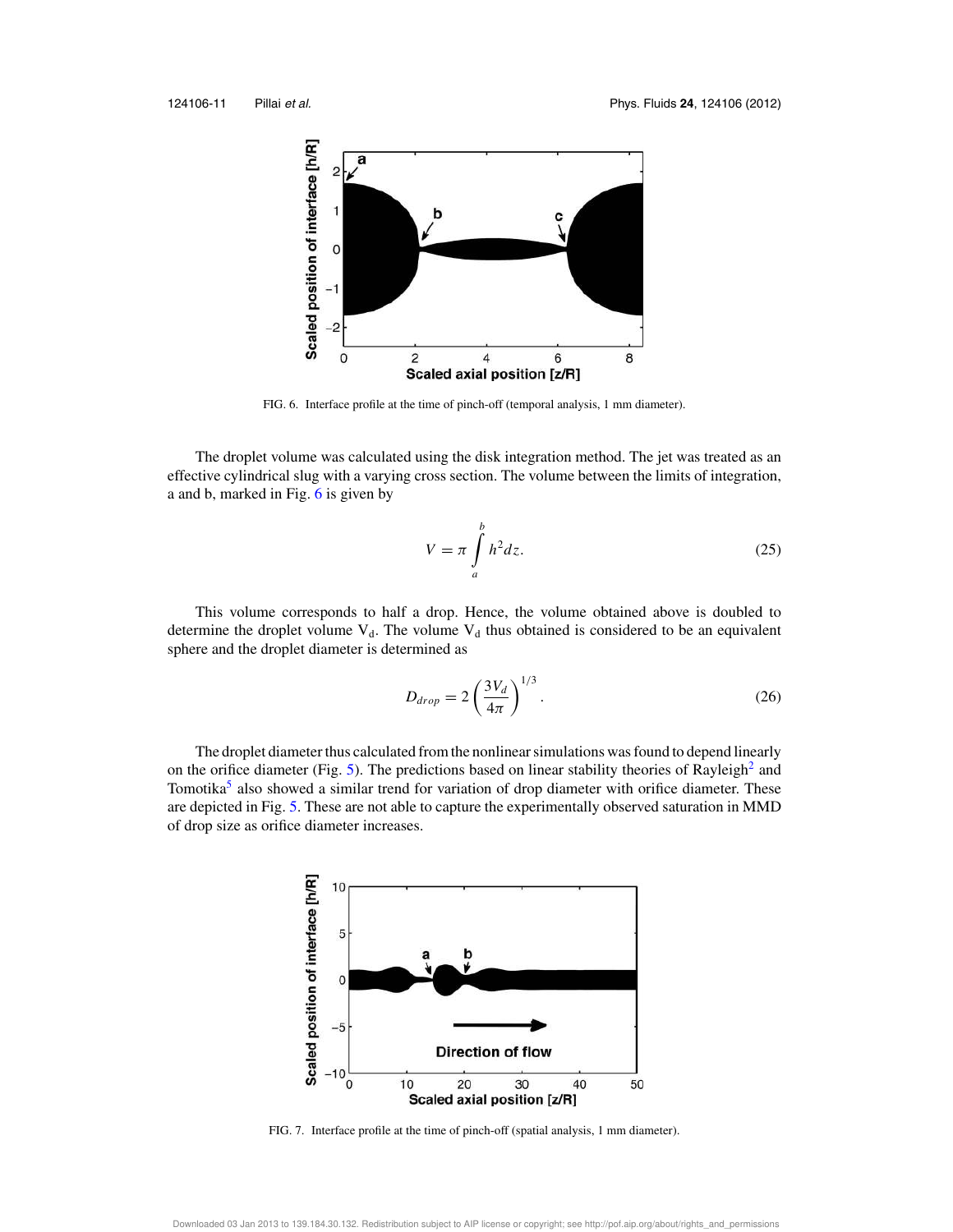

FIG. 8. Isothermal interface profile at the time of pinch-off (spatial analysis, horizontal jet) for different diameters: (a) 1 mm diameter, (b) 5 mm diameter, and (c) 10 mm diameter.

#### **C. Isothermal spatial analysis—Horizontal jet**

The simulations for spatial analysis were run for a range of frequencies ( $\omega$  was varied from 0.05 to 1.5) and the critical frequency that minimizes the breakup time was determined ( $\omega = 0.95$ ). It was again observed that this critical frequency remained the same for all orifice diameters. The results corresponding to this critical frequency were then used to determine the breakup characteristics.

The droplet diameter is calculated using the disk integration method described earlier. The limits of integration, a and b, for the spatial analysis are shown in Fig. 7. Point a is the point of pinch-off. The interface position attains a maximum value downstream of pinch-off and the position of the minimum immediately beyond this maximum value is point b. The volume so calculated gives the volume of the drop and it is equated to an equivalent sphere to determine the equivalent droplet diameter. The droplet diameter obtained by this approach again showed a linear variation with the orifice diameter (Fig. 5). Though, it was closer to the experimental results, this also did not show the experimentally observed saturation effect of particle size dependency on orifice diameter. Figure 8 shows the interface profile at the time of pinch-off for various orifice diameters as obtained using spatial analysis. It is seen that the breakup length increases with increasing orifice diameter.



FIG. 9. Variation of critical frequency with orifice diameter (isothermal spatial analysis).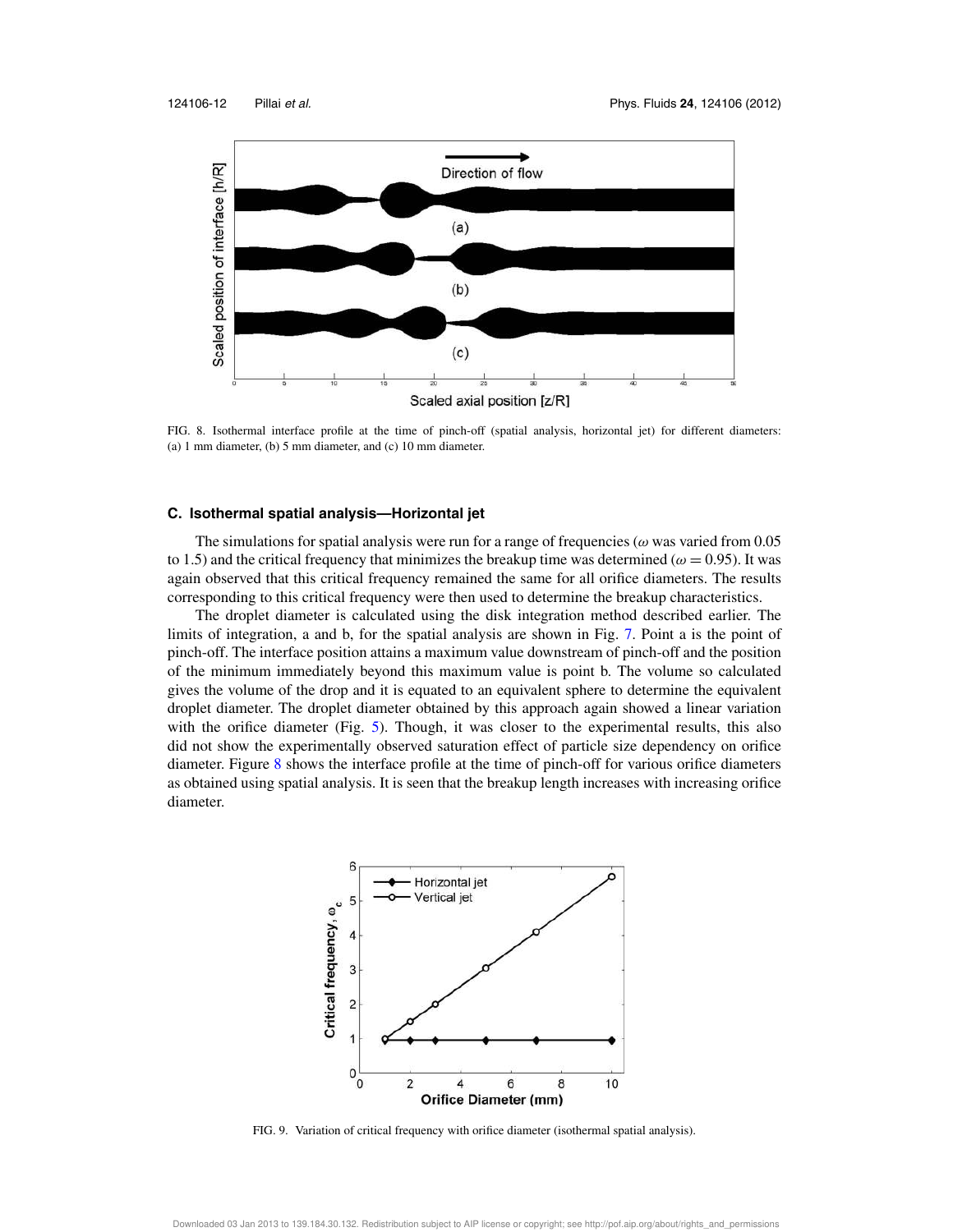

FIG. 10. Variation of jet breakup time with orifice diameter (isothermal spatial analysis).

# **D. Isothermal spatial analysis with gravity**

The simulations for isothermal spatial analysis were run for a range of frequencies when the effect of gravity was included. The critical frequency that minimizes the breakup time was determined. Contrary to the case where the jet was horizontal, it was observed that the critical frequency increased with orifice diameters (Fig. 9). Also, the jet breakup times for the vertical jets were lower than those for the horizontal jets (Fig. 10).

On including gravity the breakup length was seen to increase due to the accelerating effect of gravity (compare Fig. 11 with Fig. 8). From Fig. 11 we see that the wavelength of perturbation on the interface that causes the breakup is shorter for larger orifice diameters. This is because the frequency of perturbation that causes the breakup is higher for larger diameters as is shown in Fig. 9.

The particle diameters obtained in this case are seen to be in better agreement and show a saturating effect similar to the experimentally observed results (Fig. 12). This saturating effect was not observed in the earlier analyses where gravity was not included. Thus, including the effect of gravity is important to predict the system behaviour accurately especially for larger orifice diameters.

# **E. Non-isothermal spatial analysis with thermally varying surface tension—Horizontal jet**

We now focus on the analysis of the non-isothermal jet. The simulations for non-isothermal spatial analysis were run for a range of frequencies and the critical frequency that minimizes the



FIG. 11. Isothermal interface profile at the time of pinch-off (spatial analysis of jet with gravity) for different diameters: (a) 1 mm diameter, (b) 5 mm diameter, and (c) 10 mm diameter.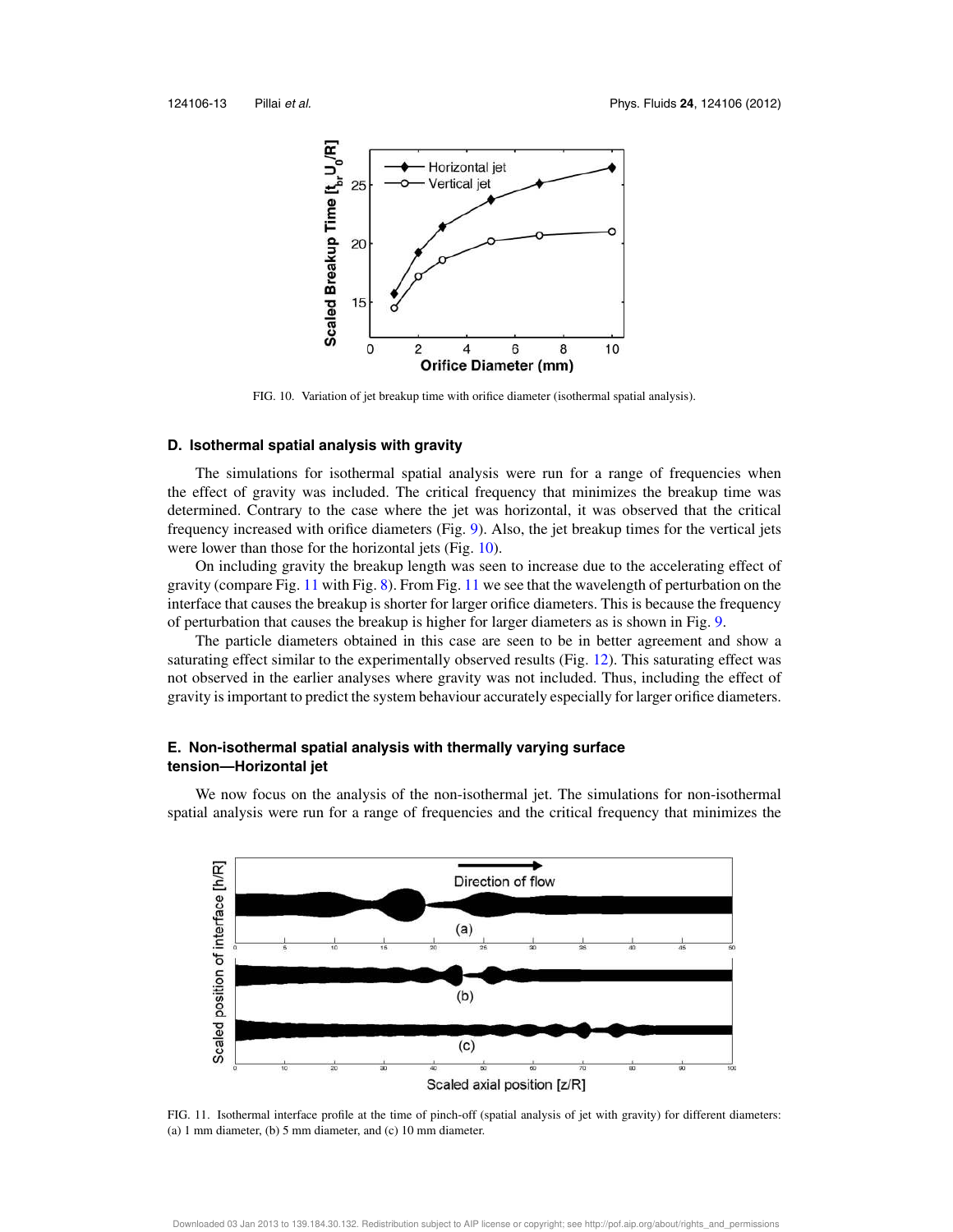

FIG. 12. Comparison of predictions of isothermal nonlinear spatial analysis of vertical and horizontal jets with experimentally obtained mass median diameter for various orifice diameters.

breakup time was determined. It was observed that the critical frequency did not vary with orifice diameters. Also, the critical frequency was found to be the same as that of the isothermal system (Fig. 13). Here, it can also be seen that in the presence of heat transfer, the breakup time decreases for all frequencies as compared to the isothermal case. This is expected because with heat transfer taking place from the jet to the ambient fluid, surface tension increases. Since jet breakup is driven by surface tension, this increases the breakup rate. Also, due to heat transfer, since a surface tension gradient is induced, an additional stress is induced by Marangoni effect leading to an accelerated breakup.

It is seen from Fig. 13 that for the non-isothermal case, even when the frequency of perturbation tends to zero (which essentially means no perturbation as we have assumed sinusoidal form for the perturbation), there is a finite breakup time. This fact was confirmed by imposing a zero amplitude perturbation at the inlet. The jet was again found to breakup with a finite breakup time. This is attributed to the fact that the additional Marangoni stress that sets in due to heat transfer can be viewed as a perturbation which grows spatially and breaks up the jet even in the absence of a disturbance at the inlet. It is seen that the low frequency disturbances also have a non-zero growth rate for a non-isothermal jet. This is as opposed to an isothermal jet which shows a large breakup time at low frequencies.

In Fig. 14 the jet breakup time for different values of the thermal sensitivity of surface tension (or  $\beta$ ) is depicted.  $\beta$  is a measure of the extent of increase in surface tension with heat transfer. A higher  $\beta$  results in a larger variation of surface tension. Since jet breakup is driven by surface



FIG. 13. Dependence of scaled breakup times on frequency of perturbation for isothermal and non-isothermal spatial analysis without gravity, D = 1 mm,  $\beta = 0.001$  N m<sup>-1</sup> K<sup>-1</sup>, U<sub>0</sub> = 0.5 ms<sup>-1</sup>.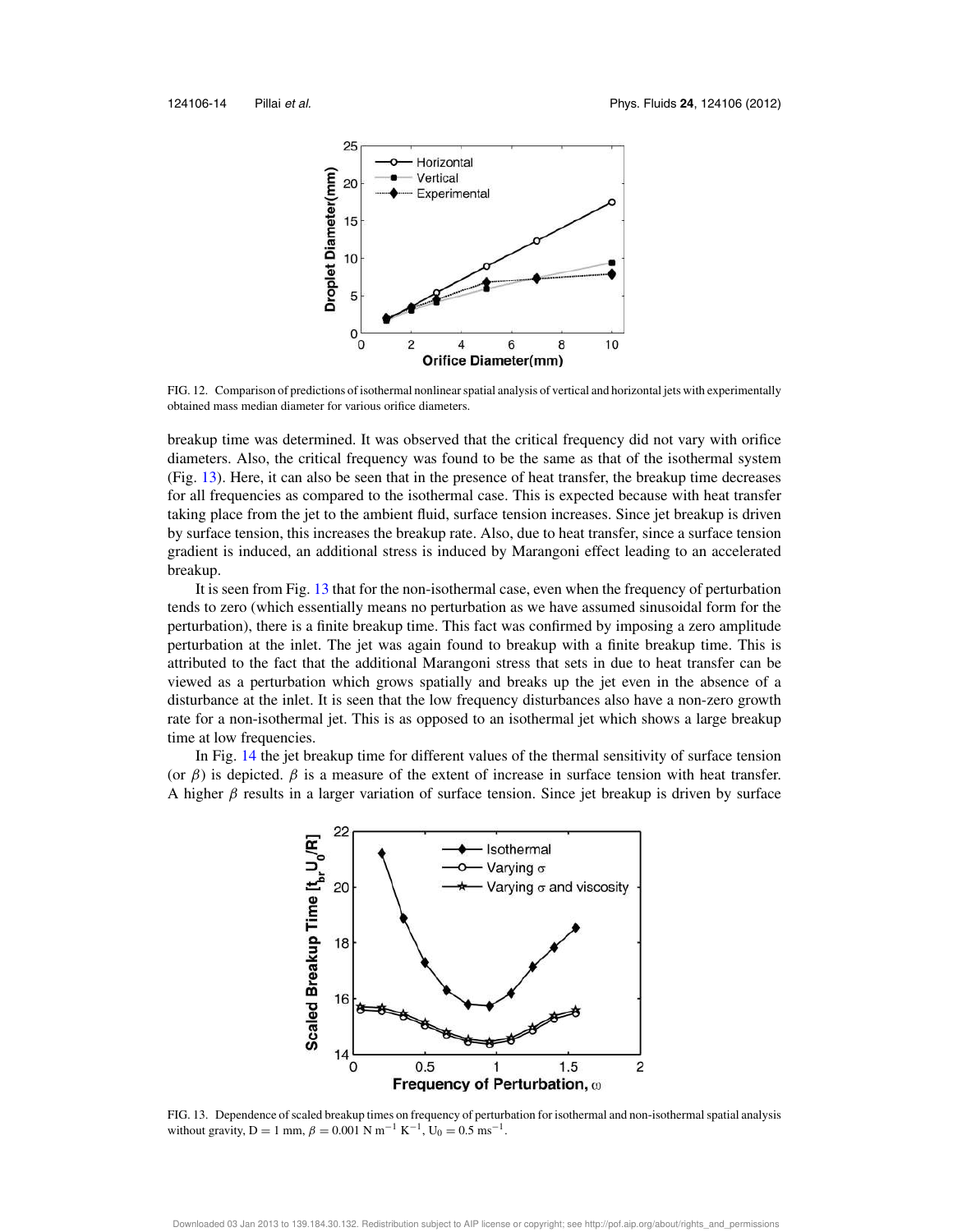

FIG. 14. Effect of thermal sensitivity of surface tension  $(\beta)$  on the jet breakup time, D = 1 mm.

tension, it results in lower breakup times. Consequently, we also see that the breakup length is smaller compared to the isothermal case (Fig. 15).

It was found that including heat transfer did not have any significant effect on the drop diameter. The minima or critical frequency in the dispersion curve remains the same in the presence of heat transfer. Since it is the critical frequency that grows spatially and determines the droplet diameter, this explains why the droplet diameter is not affected by the presence of heat transfer. This is in agreement with Rayleigh's linear analysis wherein it is found that the critical wavelength that grows the fastest is independent of the magnitude of surface tension. From his analysis, it is seen that surface tension affects the growth rate of all wavelengths; increasing (decreasing) the growth rates of all wavelengths for larger (smaller) surface tension. The breakup time in presence of heat transfer for a jet of Woods metal was determined as a function of the dimensionless group  $\Pi_1 = \beta \frac{(T_{in} - T_c)}{\sigma_0}$ . From Fig. 16, it is seen that there exists a critical  $\Pi_1 \sim 10$  beyond which  $\lim_{\epsilon \to 0} \frac{\sigma_0}{\sigma_0}$ . Then  $\lim_{\epsilon \to 0} \frac{\sigma_0}{\epsilon}$  is the second that there exists a citied  $\pi_1$  to beyond which sensitivity of surface tension to temperature and therefore a measure of the surface tension gradient. Thus, for large  $\Pi_1$ , we see that the breakup time is determined solely by Marangoni stresses, while for lower  $\Pi_1$ , it is the combined effect of capillary force and Marangoni stresses that determines the breakup time. In the latter region, we see an increase in breakup time with  $\Pi_1$ . Simulations were performed for two different Re by changing the orifice diameter. The critical  $\Pi_1$ beyond which the breakup time remains a constant was found to be independent of the Reynolds number.



FIG. 15. Spatial analysis without gravity for 1 mm orifice diameter: (a) Isothermal; (b) thermally varying surface tension,  $\beta$  $= 0.01$  N/mK; (c) thermally varying surface tension and viscosity,  $\beta = 0.01$  N/mK and  $\alpha = 1.03 \times 10^{-5}$  Ns/m<sup>2</sup>K.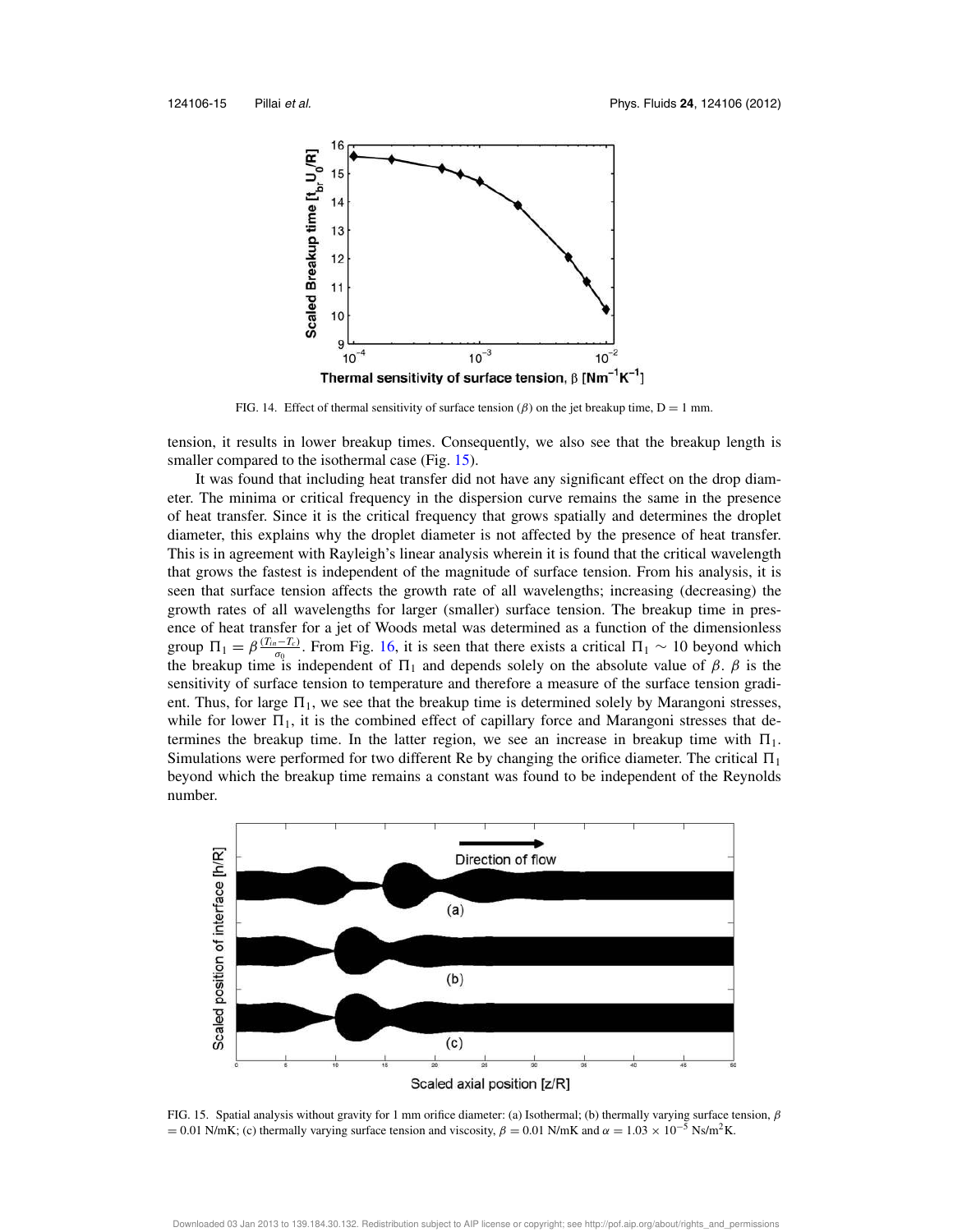

FIG. 16. Breakup time as a function of  $\Pi_1$ ; presence of a critical  $\Pi_1$  beyond which Marangoni stress dominates.

# **F. Non-isothermal spatial analysis with thermally varying surface tension and viscosity—Horizontal jet**

The simulations for non-isothermal spatial analysis with thermally varying viscosity and surface tension were carried out for a range of frequencies and the critical frequency that minimizes the breakup time was determined. It was again observed that the critical frequency did not vary with orifice diameters. Also, the critical frequency remained almost the same as that for the isothermal case (Fig. 13). From Fig. 13, it can be seen that the breakup times obtained for this case are slightly larger compared to the case where only surface tension was thermally varying. This is explained based on the fact that viscosity has a damping effect on the growth of perturbations. When heat transfer is taken into account, a decrease in temperature increases the viscosity along the axial length thereby increasing the dampening effect and the breakup time. This also explains why breakup lengths observed are marginally larger for this case (Fig. 15).

### **VI. CONCLUSIONS**

The effect of heat transfer on the breakup of a viscous liquid jet was numerically analysed using the slender jet approximation. It was found that the breakup length was shorter when heat was transferred convectively from the jet to the ambient as compared to isothermal conditions. This is attributed to the increase in surface tension induced by heat transfer. An increase in viscosity with heat transfer, however, is found to have no significant effect on the breakup dynamics. Furthermore, the effect of temperature dependence of viscosity and surface tension did not affect the drop size.

It was found that there exists a critical dimensionless number ( $\Pi_1 \sim 10$ ) which marks the transition between capillary and Marangoni dominated breakup. It was found that beyond the critical number, the breakup length remained independent of  $\Pi_1$  and was dependent solely on the surface tension gradient, thus indicating that the breakup was dominated by Marangoni stresses. Below the critical number, the jet breaks up due to the combined effects of capillary force and Marangoni stresses.

Experiments were performed with breakup of molten Woods metal in water. It was found that the experimentally observed saturation in debris sizes for larger orifice diameters was captured when the effect of gravity was included. For larger diameters, secondary breakup of the droplets results in a larger spread in the size distribution of debris. However, the theoretical model used